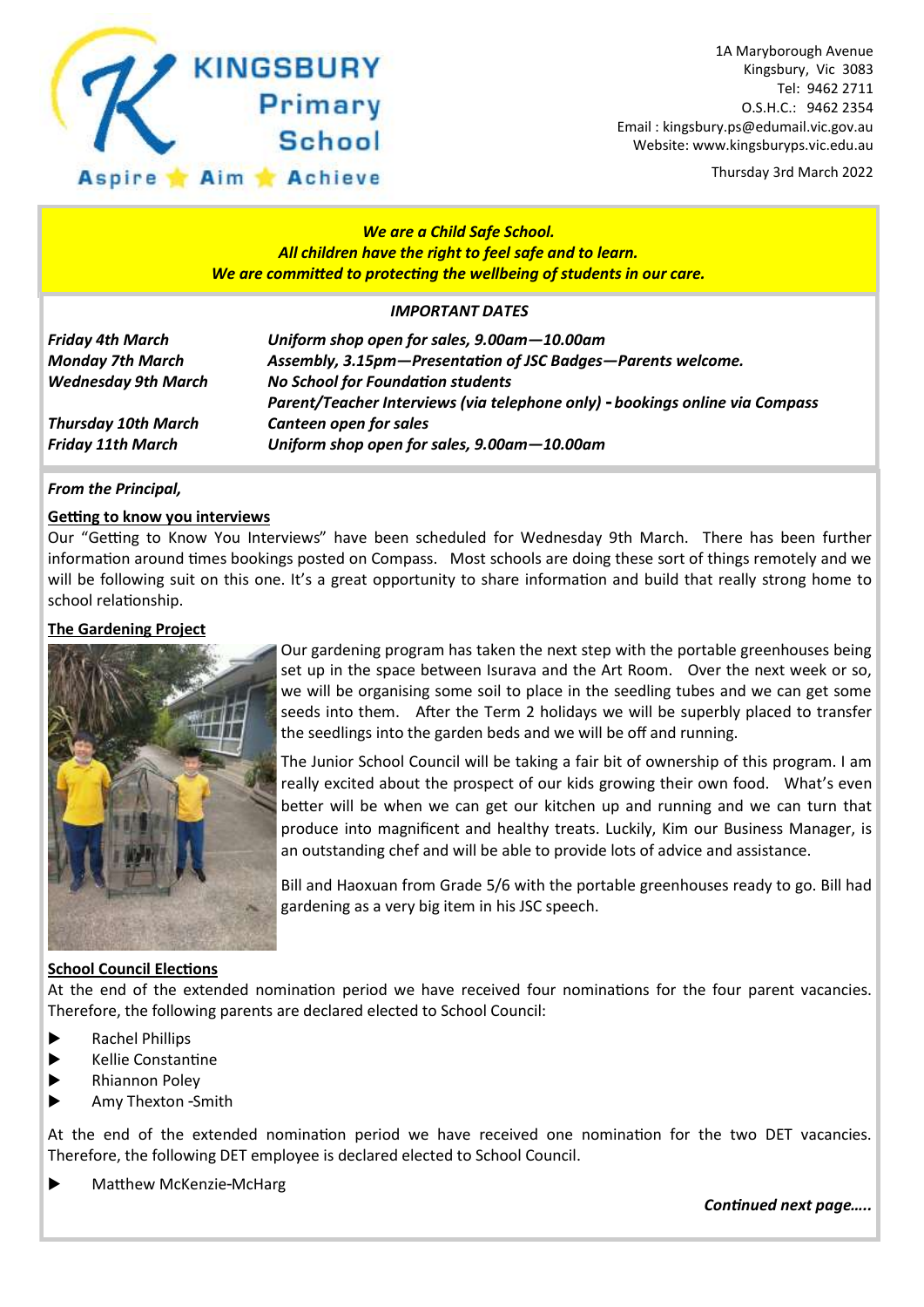### *From the Principal (continued)*

The additional DET vacancy can be filled through the casual vacancy process following our AGM on March  $17<sup>th</sup>$ . Thanks to everyone who has nominated for School Council as well as retiring Councillors, Nellie Voon, Sarah McMenamen, and Melissa Brownlee.

### **School Council update**

Our latest School Council meeting we had a very productive session with clear emphasis on raising the profile of our terrific school. One of things we discussed were getting some real estate boards up in the local area to publicise our school tours and Open Day (May  $5<sup>th</sup>$  put it in your diaries).

The second idea that we have actioned is to apply for some additional signs that can direct people to our location. This work has been largely carried by Nelle one of our School Councillors.

Lastly, Amy and Sarah (two more of our School Councillors) are going to organise a swap shop at school on Saturday 30th April 2022.

It will be a chance for our community to get together - Sarah and Amy have assured me there will be a truckload of information about this event. There might even be a BBQ on the day.

### **Lunchtime Clubs**

It is with great pleasure that I can announce the restart of a couple of lunchtime clubs that will be running for the remainder of the term. The COVID regulations that we are obliged to stick by means that we cant run these sort of things indoors, but lucky for us we have a great outdoor space. It has tiger turf shade, a garden, a sand pit – you name it.

Wednesdays will be Lego Club and last week we had more than a dozen keen lego -ologists building and collaborating on a warm day.

Thursday will be drawing club and once again this will be out in the shade area. Kids will have an opportunity to work on projects either individually or in small groups.

As the year goes on we will add more of these events into the mix -hopefully managed by the fantastic kids at Kingsbury P.S.

### **Newsletter**

As of this edition our newsletter will be a fortnightly publication. This should give us the opportunity to have more student content on a regular basis and more information from the classrooms.

### **Phys Ed Focus**

We wrapped up our PE Units this week ready to move on to four weeks of soccer. Our blue ribbon performers in Phys Ed this week were as follows:- Alexis, Anas, Jasmine, Zach, Vai, Shaunak, Haoxuan, April, Tianah, Joshua, Sao, Mai, Lucas G, Shanae, Aidan, Toby, Jordan, Ka, Isabella, Lincoln, Astrid, Skye, Minh, Maxine, Sara and Kaiden.

The Rubber Chicken for learning effort / learning focus goes to 3 /4 B who put in a smashing effort last Friday. They completely mastered the long jump technique and learnt a brand new game 'End Zone".

### *Years 3-6 Camp—Monday 4th—Wednesday 6th April 2022*

The Years 3-6 Camp is fast approaching! Camp is an exciting experience for all students, but it can also present challenges for some children. It should be approached with a positive mindset as it is an excellent opportunity for friendship and resilience building. Our camp is fully supervised by our school staff and activities have been chosen carefully with both safety and engagement of students as our main priority. I thank all of the teachers who give up their personal time to both organise and attend camp. All our camp details, including payment and medical forms are available on your Compass portal. CSEF can be used towards payment of camp. Please pop into the office if you need any assistance.

*All the best Brett Millott Principal*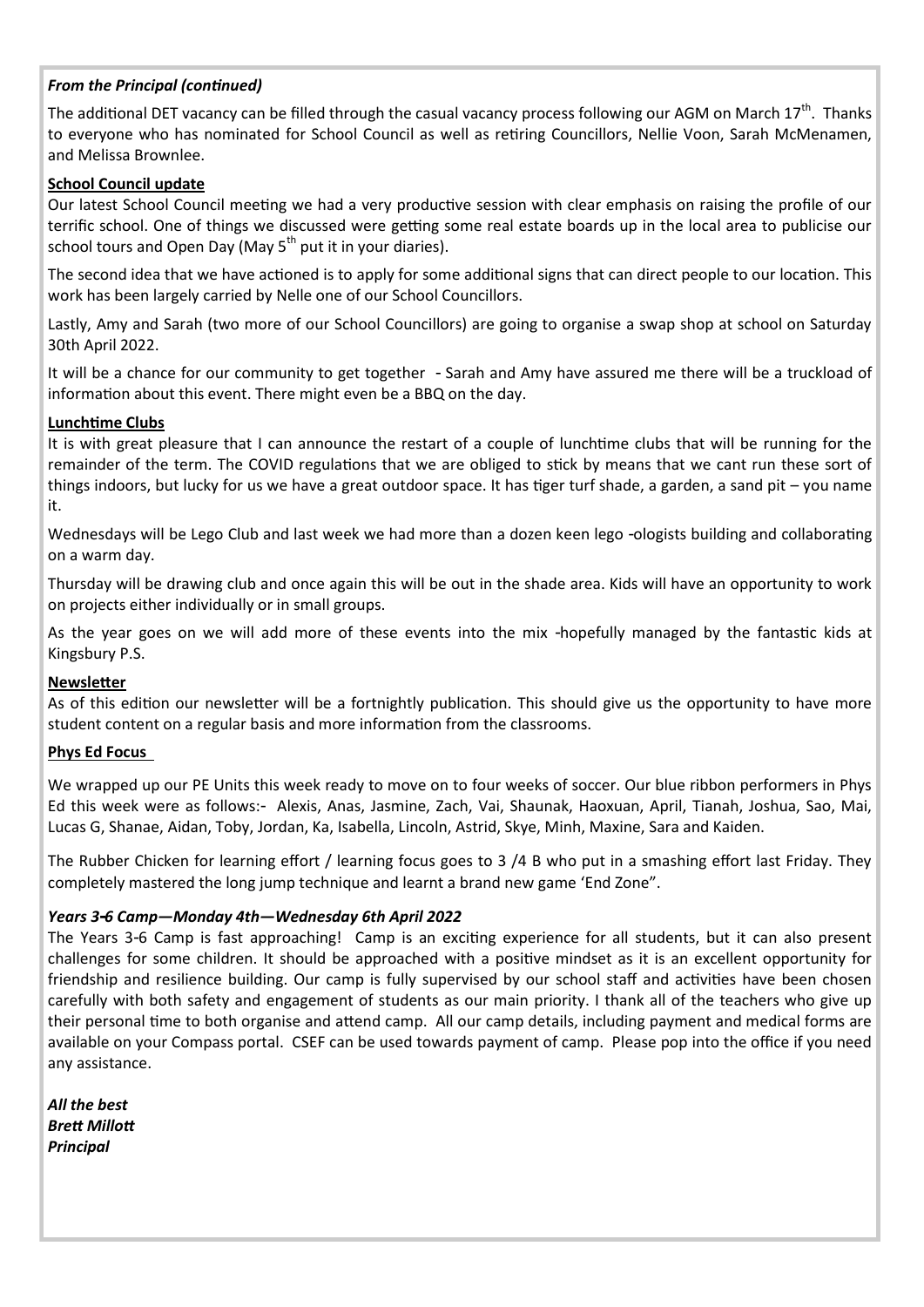### KINGSBURY **OUT OF SCHOOL HOURS CARE**

Email: oshc.kingsbury.ps@education.vic.gov.au Telephone: 9462 2354

Recently at after school care, we made these awesome 'magic torch drawings', seen here in the photos. We know a magician never shares the secrets behind their tricks, but this was so cool that we're willing to tell you how we did it.

Firstly, we came up with different things to draw scenes that you might need a torch for, like inside a tent, under the sea, a dark forest and under your bed. We each drew on top of a plastic pocket with permanent markers, before sliding a sheet of black paper inside. Using white paper, we cut out the shape of a torch shining a beam of light and decorated it to make it look realistic.

When we slid the 'torch' under the plastic pocket (but on top of the black paper) it revealed small sections of the drawing. By moving the torch around, we discovered hidden surprises like monsters and UFOs that the children had cleverly included in their pictures! Many kids enjoyed it so much that they made multiple creations. Sai was very creative and resourceful, and realised she could create a second image on the back of her first creation, saving plastic and paper.

It was a fun, interesting and impressive new activity that used resources that we already had lying around. Perhaps you'd like to try it at home too!

|                        | <b>MONDAY</b>                                                                                                     | TUESDAY             | WEDNESDAY                     | THURSDAY                                  | FRIDAY               |  |
|------------------------|-------------------------------------------------------------------------------------------------------------------|---------------------|-------------------------------|-------------------------------------------|----------------------|--|
| BREAKEAST              | TOAST AND CEREAL                                                                                                  | PANCAKES            | TOAST AND CEREAL              | SCRAMBLED EGGS                            | TOAST AND CEREAL     |  |
| <b>AFTERNOON TEA</b>   | POTATO CURRY                                                                                                      | SPAGHETTE CARBONARA | <b>CHILLI CON CARNE</b>       | SAUSAGE ROLLS                             | POPCORN              |  |
| ACTIVITY OPTION 1      | COOKING: FINEAPPLE<br>UPSIDE BOWN DONUTS                                                                          | MAGIC POTION MAKING | EDOKING: LEMON<br>BLUSS BALLS | ART CHALLENGE<br><b>THEME: TECHNOLOGY</b> | PLAYDOUGH CHALLENGES |  |
| ACTIVITY OPTION 2      | <b>CRICKETS</b>                                                                                                   | <b>FOOTY</b>        | HOCKEY                        | PARACHUTE MAKING                          | BOCCE                |  |
| <b>FREE PLAY IDEAS</b> | PLAY STACKDAATS DR POKÉMON BENGO, MAKE YOURSELF A BOOKMARK, WRITE DOWN YOUR TOP 10 SONGS, READ A NON-FECTION BOOK |                     |                               |                                           |                      |  |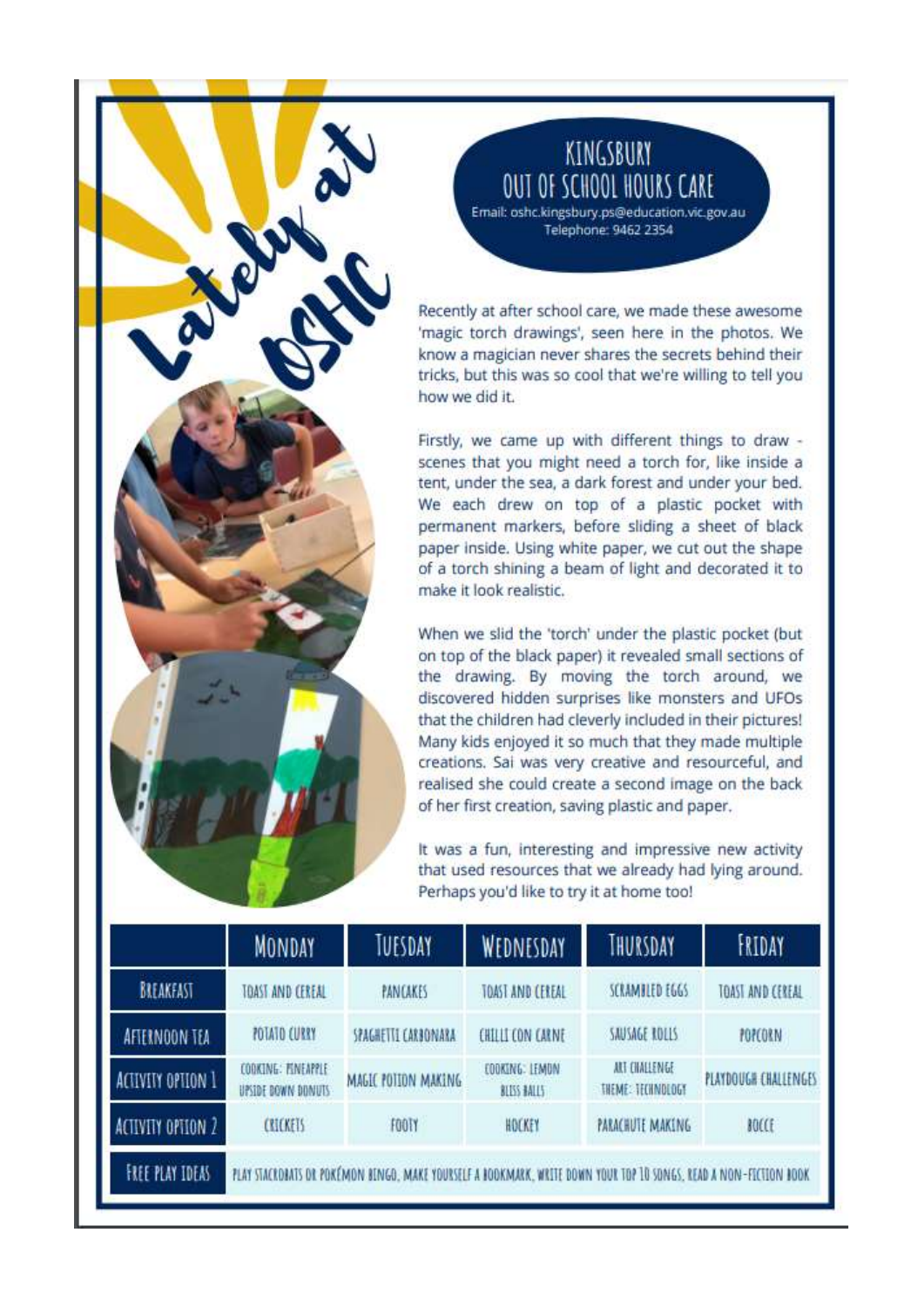

### *PARENTS & FRIENDS EASTER RAFFLE*

Our Parents & Friends Group are once again running the Easter Raffle. Donations can be placed in the basket at the school office. Raffle tickets coming home soon. Watch this space!

### **'Kingsbury Kids Family & Friends' Facebook Group**

This facebook group has been created as a place for current Kingsbury Primary School parents, carers and family to keep in touch with each other and build our school community.

Our vision is to have a positive space where we can remind each other of events happening, ask each other questions and be here to support each other while getting to know other parents and families at the school.

Of course it is also still recommended to read official school communications on Compass and the school newsletter.

This group is run by parents of Kingsbury Primary School and is not an official school group.

To join the group, simply search the name 'Kingsbury Kids Family & Friends', and read and agree to the group rules. All are welcome and we would love to see you!

Any questions, please feel free to ask group admins Amy or Sarah - you will see us around school. :)



## Prep Maths this week!

We loved learning about addition, hands on fun!!

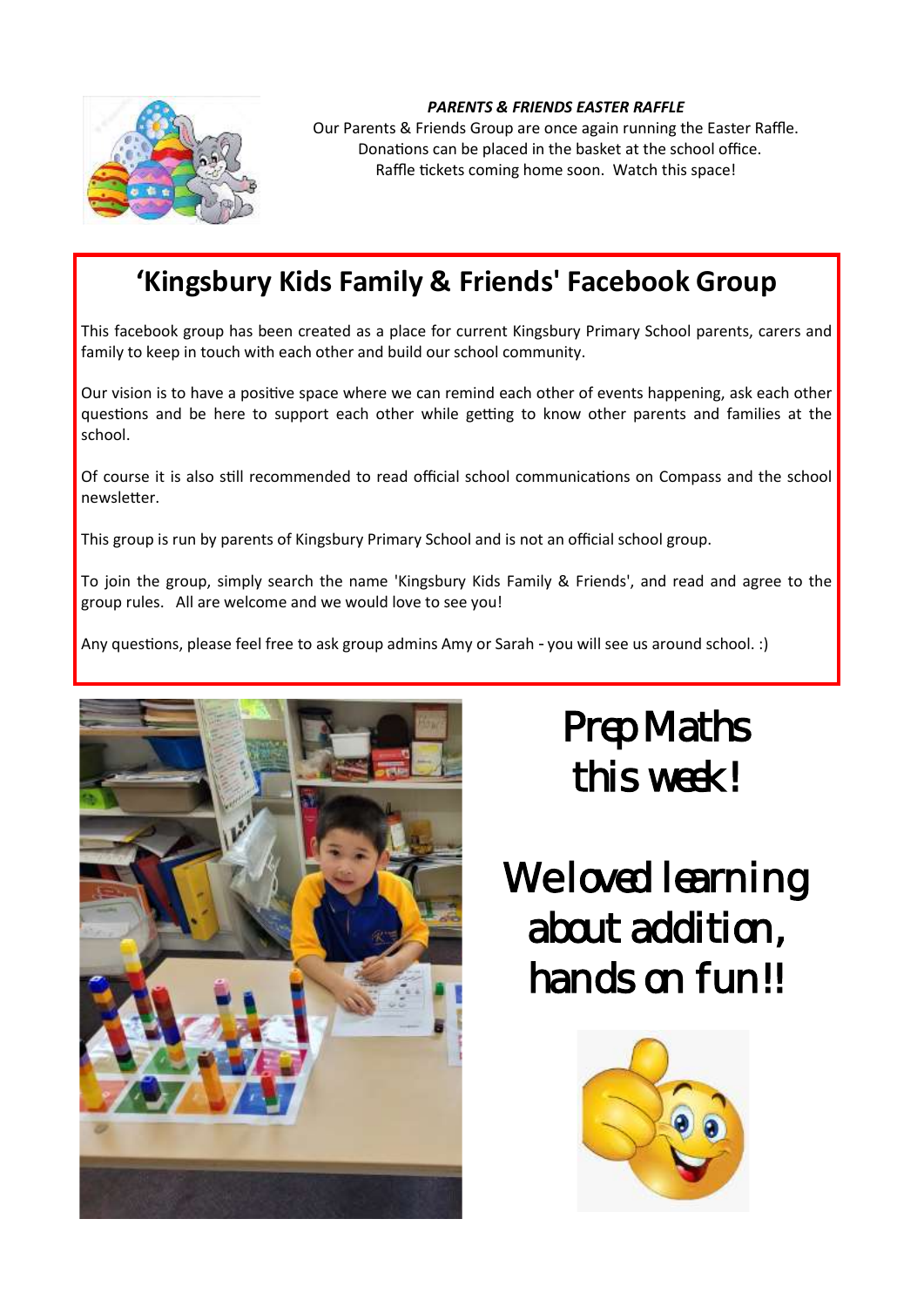### **Employability skills**

### **Civil Construction** Labourer

Gain the essential employability skills required to be successful as a labourer in this dynamic and rewarding industry.

Mirvac, Prace and Winslow, a leading employer in the construction industry, have united to codesign a skills driven training program specifically for people interested in pursuing a career as a labourer, to meet the increased demand and skills shortages in the Civil Construction Industry.

In this 3 week program you will meet industry representatives and focus on developing industry specific employability skills including:

- · Problem solving and teamwork
- · Workplace communication
- · Conflict resolution
- · Industry specific OHS requirements

- Obtain a white card - a mandatory requirement for all workers in the building and construction industry

. Participate in a group interview with Winslow Recruitment Manager

### **PATHWAYS**

Strong chance of an employment outcome in the Civil Construction industry or further training - Certificate II in Civil Construction

### **ENROLMENTS**

Call Prace on 9462 6077

### **CONTACT PRACE**

Merrilands Community Centre 35 Sturdee Street, Reservoir, VIC 9462 6077 office@prace.vic.edu.au www.prace.vic.edu.au

Learn more about our partners: olivine mirvac com www.winslow.com.au



**LOCATION** 

Shared Space at Olivine Place (Donnybrook) and Prace (Mernda).

### DATES & DURATION

21 March - 7 April 2022 9 Sessions

### **DAYS & HOURS**

Mondays (Olivine) 9.30am to 3.00pm Wednesdays & Thursdays (Mernda) 9.30am to 3.00pm

### **STUDY MODE**

Face to Face

### **ENTRY REQUIREMENTS**

Australian Citizen or Permanent Resident. intermediate reading & comprehension, full probationary drivers license, physically fit, motivated, 18 years plus. Desirable: Safety awareness

### FEES

Government subsidised Concession: \$40 Full: \$40

(plus \$10 Services & Amenities fee) White Card Training \$150.

Limited sponsorship may be available via employment agencies and/or Prace to cover the cost of the White Card.

This is a Learn Local endorsed course.

Prace encourages individuals with disabilities to participate in its programs and activities.

This training is delivered with Victorian and Commonwealth government funding.

TOID 4036